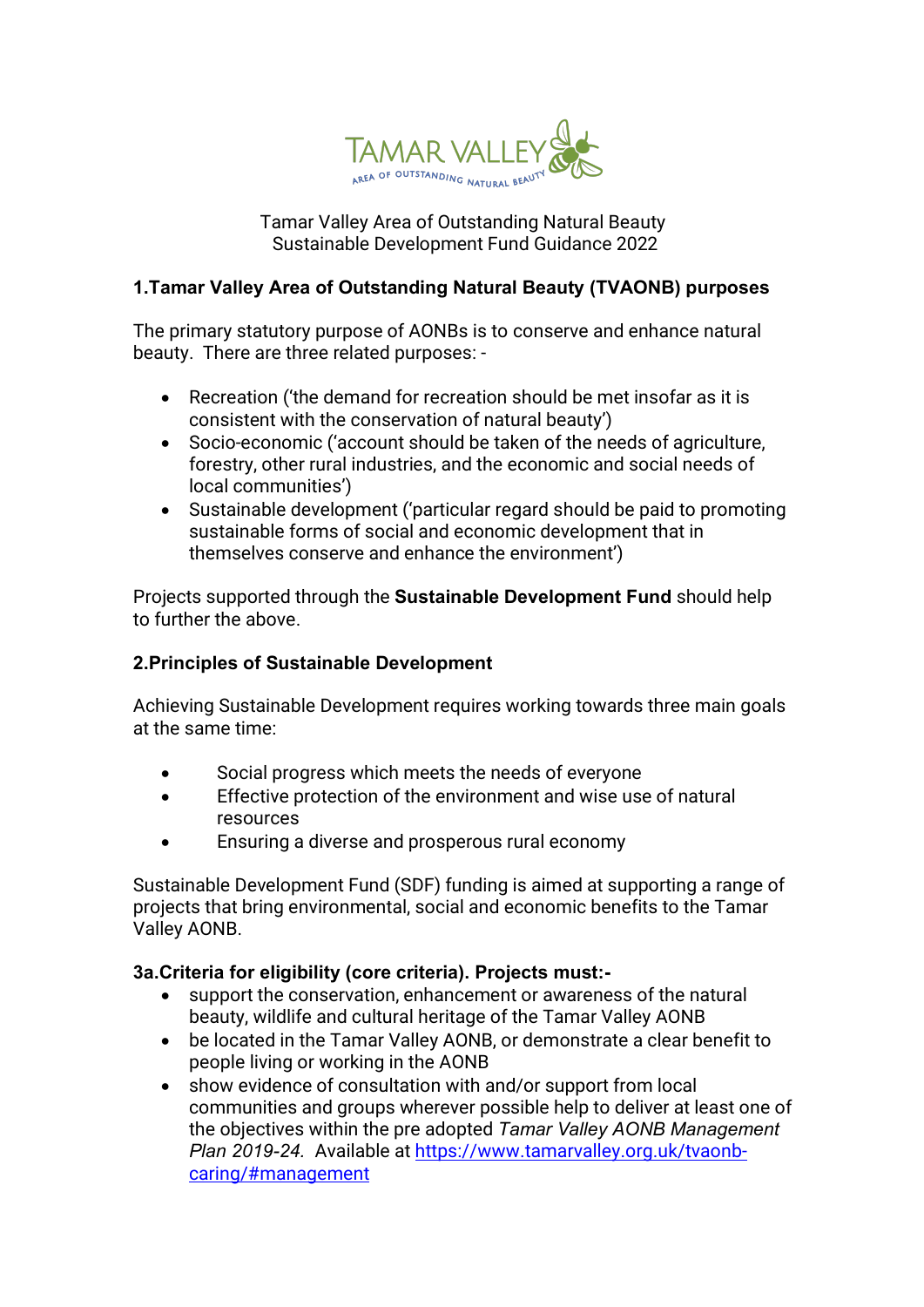### **3b.We want to support projects that are sustainable and will also take these factors below into consideration, so please tell us how your project:-**

- Favours and promotes the use of local materials, products and services.
- Uses and promotes environmentally friendly and recycled products.
- Encourages prudent use of energy and water resources and how you reduce and recycle waste.
- Encourages social inclusion by promoting and demonstrating equality.
- Reduces the use of private transport by promoting public transport and encourages the exploration of Tamar Valley on foot, cycle, horseback or boat.
- Supports the growth of the local economy, for example by promoting short supply chains, encouraging local investment, providing new job opportunities
- Promotes and creates opportunities for more people to enjoy healthy outdoor activities improving connections with nature and heritage.

# **4.We also need to know:-**

- how your project is funded as a whole and how you are meeting the additional costs, either in cash or in kind (please identify secured and unsecured funding).
- Please include quotes, where possible, as evidence for how much certain items/work will cost.
- What your timetable for project delivery is. Please note we cannot fund work that has been carried out before you receive a grant offer letter.

# **5.Who can apply?**

Public, private, voluntary sector, individuals, businesses or community groups can apply. Individuals or businesses can only be beneficiaries where the project shows a clear benefit to the wider community and the core purposes of the AONB.

# **6. Grants and Match Funding**

- For the year 2022 the amount available for the SDF grant is £5000 in total. Small grant applications are invited for amounts between £250 and £1000. In addition, Tamar Valley TLC is offering grants from £1 - £250.
- Grant payment is administered by Cornwall Council on behalf of the Tamar Valley AONB
- The grant can provide up to 50% funding to local authority and business projects and 75% funding for not-for-profit and voluntary sector projects.
- In very exceptional cases (where there is significant voluntary or "in-kind" input) 100% may be provided.
- In all cases, an agreement setting out what is required for satisfactory completion of the project will be signed prior to receipt of grant. There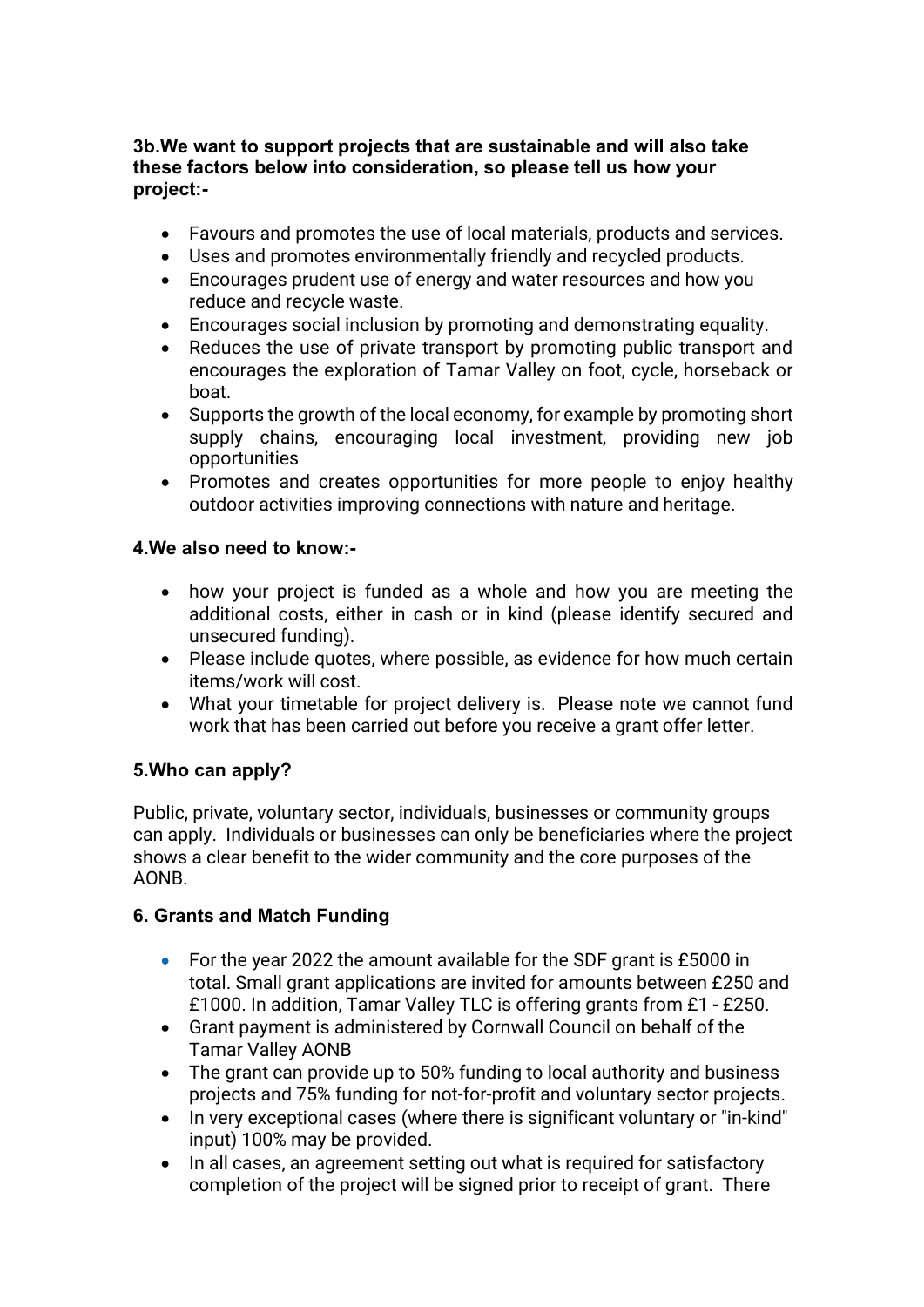will also be requirements about monitoring and recording the project outputs.

• Grant payment will be issued retrospectively on receipt of confirmation and evidence of project expenditure/completion.

# **7. How can the AONB team help?**

If you would like more information please contact the AONB office:

e. enquiries@tamarvalley.org.uk w. www.tamarvalley.org.uk

Attached is a copy of the Scoring Sheet that is used to prioritise applications.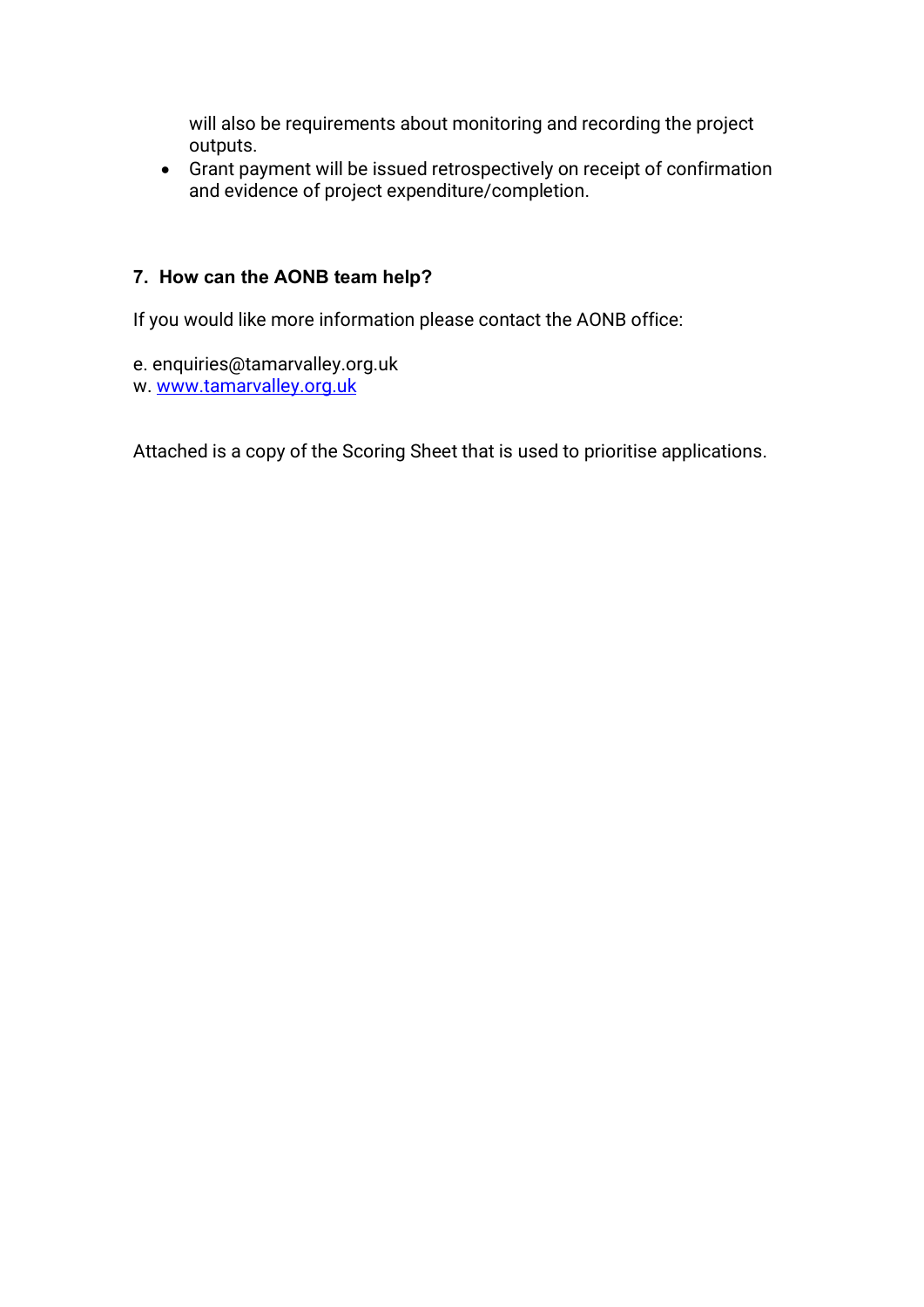| <b>PROJECT NAME</b> |
|---------------------|
|---------------------|

#### **Principles of SDF achievable?**

- Social progress **Y/N**
- Protection of the environment **Y/N**
- Diverse and prosperous rural economy **Y/N**

### **SDF Criteria of Eligibility met on scale of 1-3 (1 being low)**

- Awareness of natural beauty, wildlife and cultural heritage of TVAONB
- Location to TVAONB (*Within=3, adjacent =2, <10 miles=1, 10miles=0)*
- Evidence of consultation *( Extensive=3, some =2, colleagues/neighbours=1, None=0)*
- Help to deliver at least 1 Objective within TVAONB management plan *(One or more=3, Partial=2, some elements=1, None=0)*

### **Are projects sustainable using one or more of below criteria on a scale of 1-5 (1 being low)**

- Use of local materials
- Use and promote environmentally friendly and recycled products
- Social inclusion
- Sustainable transport
- Supports growth of local economy
- Promotes health and wellbeing and connections with nature and heritage.
- Other

**If other please specify……**

#### **Extra/Match funding secured**

Y/N

**Evidence for cost of project available**

Y/N

#### **Project delivery within timescales**

Y/N

#### **Type of project.. please circle**

Private/Public/Voluntary, Individuals, Business group/Community group/Other

**If other please specify……**